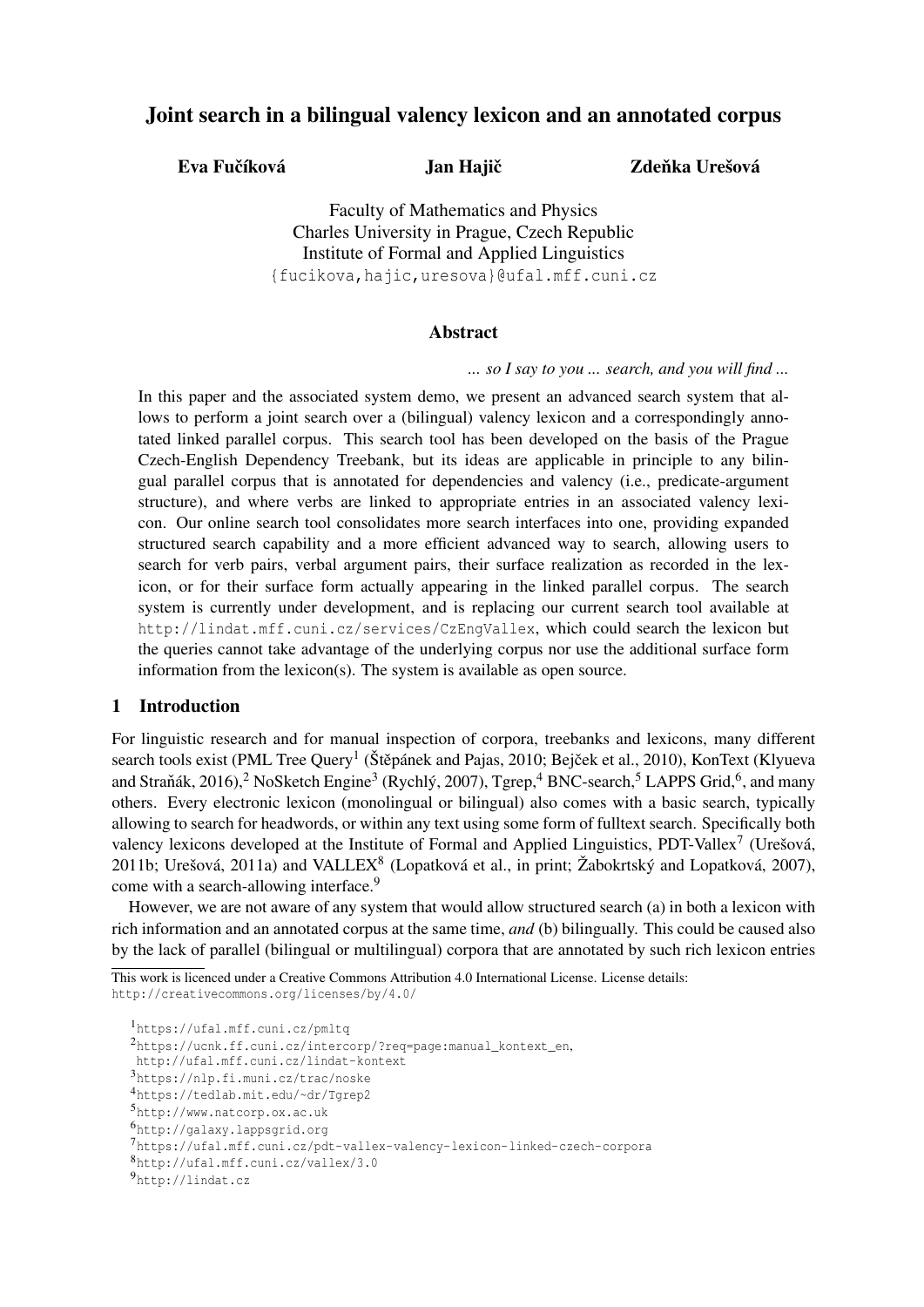(usually, the corpora contain - in some cases - lemmas, which can be then searched for in *independent* lexicons). Our task was to make the Prague Czech-English Dependency Treebank (PCEDT 2.0) (Hajič et al., 2012) efficiently searchable, aiming to be a help for various applications of computational and traditional linguistics as well as for NLP studies. The PCEDT is a bilingual corpus that contains both rich dependency and predicate-argument annotation itself, as well as links to valency lexicons used (not only) for predicate-argument annotation consistency. In this respect, it is similar to the PropBank (Palmer et al., 2005), which annotates predicate-argument structure on top of the Penn Treebank (Marcus et al., 1993), indexing also by pointing to the frame files, from which additional information about the predicates (verbs) can be extracted. However, PropBank is a monolingual resource. Also, because English is not a very morphologically rich language, PropBank's frame files do not contain much more than a list of arguments and sense distinctions; in contrast, Czech language is quite rich in this respect, and consequently, the Czech valency lexicon entries (Urešová, 2011b) contain additional information on the required form of verb arguments in terms of case, prepositions to be used, etc. Fig. 1 shows a simple example of a valency entry for the Czech verb *kalkulovat*, which has two senses: a *compute sth* sense, and a more abstract sense on *counting on something, on somebody* (*to happen*). In the first sense, it adds an optional third argument *to compute ... from something*, and both senses also differ in the possible surface form - the second, more abstract sense requires a particular preposition and case (specified by s+7, lit. with, and 7 for instrumental case), while the deep object of the former sense is a simple direct (prepositionless) accusative (specified by 4, as cases are typically numbered in Czech).

# kalkulovat **kalkulovat**<sup>1</sup><sub>4x</sub> ACT(1) PAT(4; $\downarrow \check{z}$ e; $\downarrow$ zda; $\downarrow \downarrow$ iestli; $\downarrow$ c) ?ORIG(z+2) (počítat, vypočítat, propočítat) • kalkuloval tehdy 40procentní zisk z odhadů; k. náklady kalkulovat ${}^2_{6x, 1x}$ ACT(1) PAT(s+7; $\downarrow$ že) (počítat) • kalkuloval s dodávkou potravin; k. s tím, že pomoc přijde včas

Figure 1: Czech Valency lexicon (PDT-Vallex) entry (two senses of "kalkukovat": lit. "compute" and "count on *sth/sb*")

In addition, not only the Czech and English treebanks are aligned in the PCEDT, but so are the associated valency lexicons for Czech - PDT-Vallex<sup>10</sup> (Urešová, 2011b) and English - EngVallex<sup>11</sup> (Cinková, 2006), forming a bilingual parallel CzEngVallex lexicon (Urešová et al., 2016) which explicitly aligns verb senses as well as verb arguments between the two languages.

What was missing after having explicit alignments annotated was a tool that would allow inspection of the resulting corpus and lexicons, allowing cross-lingual queries with reasonable flexibility to support linguistic studies, NLP tasks, manual check of results of automatic tools, etc.

In our previous work (Fučíková et al., 2015), we have developed a tool that can search the lexicon(s) in a cross-lingual manner, allowing to formulate queries such as *show me all pairs of verbs and their translations where the English verb is a phrasal verb, while the Czech one is not.* Fig. 2 shows the old interface (taken from (Fučíková et al.,  $2015$ )), and the result of such a query.

The tool did not allow the user to formulate the query over the associated parallel corpus, but it was at least showing the associated examples with the bilingual lexicon entries found. While useful as such, there was a demand both from linguists and from computer researchers to allow for more detailed queries: specifically, to be able to use the surface form constraints in the lexicon, and also constraints on the actual use in the associated parallel corpus.<sup>12</sup> For example, there was no way to specify exactly which particular phrasal verb the user wants to find (cf. Fig. 2). The new tool presented here answers to such demands

<sup>10</sup>http://lindat.mff.cuni.cz/services/PDT-Vallex

<sup>11</sup>http://lindat.mff.cuni.cz/services/EngVallex

 $12$ This has been in part due to the fact that the English valency lexicon unlike the Czech lexicon does not often contain any information about the required form, such as required or typical prepositions, and thus the corpus is the only place where such information is available.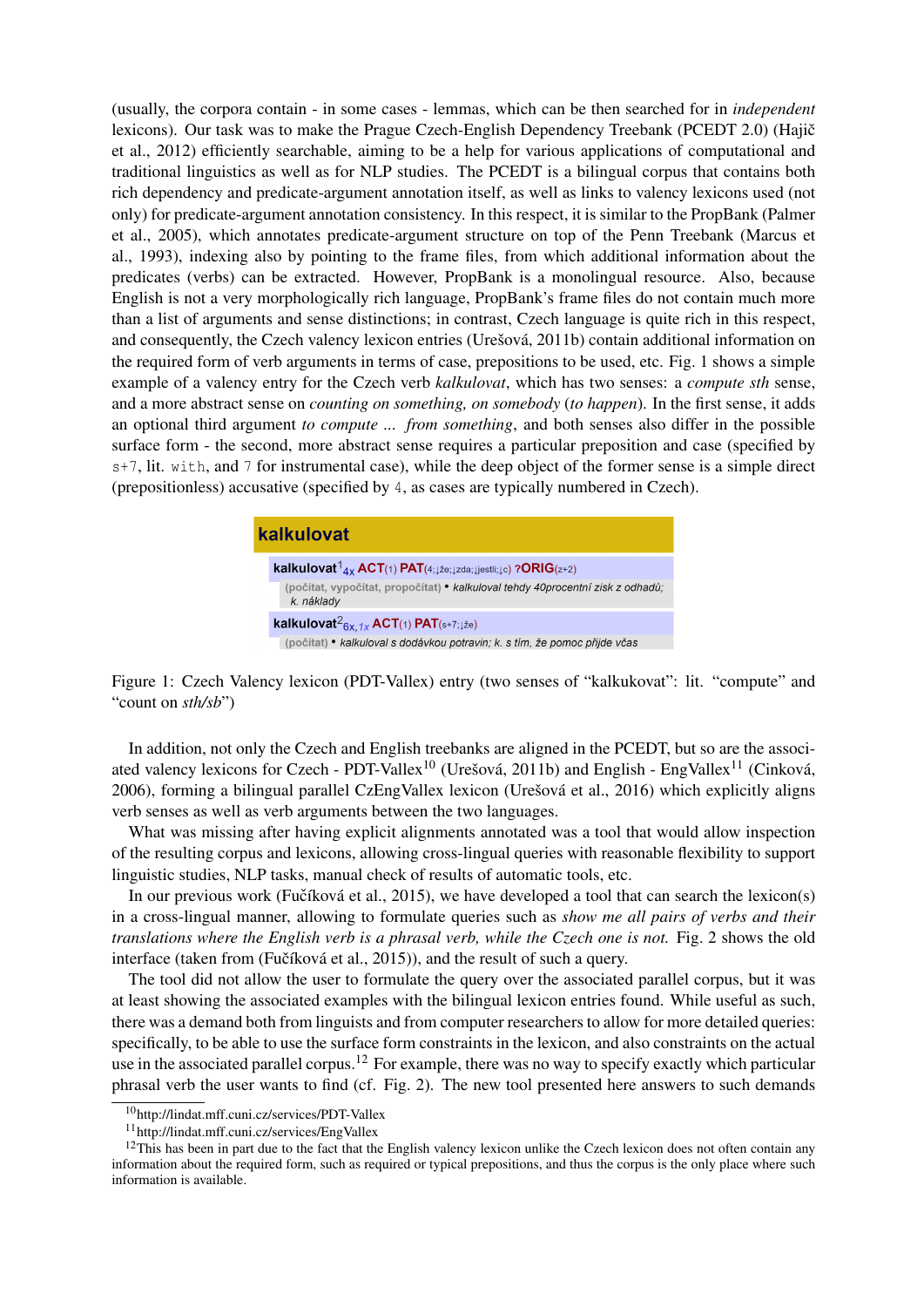

Figure 2: The old search interface

by implementing the possibility to search for the surface form constraints in the lexicon as well as in the corpus, in a bilingual setting.

## 2 System overview

Fig. 3 depicts the new search interface. We demonstrate the new system capabilities on the displayed example.

The query interface is on the right-hand side, the results appear left to it. In this case, the user searched for all Czech verbs—paired with the English verb *to cater (to)*—which express the corresponding argument (a deep object) by a prepositional phrase using the Czech preposition  $\circ$  (lit. about) with accusative, or by a subordinate clause introduced by the conjunction aby (lit. so that). There was only one result (*starat se*, lit. *to take care*) in Czech. One example from the PCEDT is also shown (which fully corresponds to the requirement that the English verb occurrence in the corpus has to be complemented by a prepositional phrase with to).

| Switch Direction<br>starat se ACT(1) PAT(0+4;1c;1zda;1jestli;1aby) <sup>PDT-Vallex</sup><br>Search verbs pairs by:<br>postarat se<br>• starali se o chod počítače; s. se, zda je vše připraveno; s. se, kam uložit peníze<br>■ functors/argument<br>$\blacksquare$ lemmas<br>cater ACT() PAT() <sup>EngVallex</sup><br>$\triangle$ arg. form<br>$\blacksquare$ corpus arg. form<br>provide (food, in the default) for (a party): nothing about food<br>• The loudest of these reformers are money managers who *trace* cater to<br>Czech verb:<br>English verb:<br>smaller investors.<br>Argument mapping for "starat se" (v-w6483f1) and "cater" (ev-w466f1):<br>cater<br>$ACT \rightarrow ACT$<br>$PAT \rightarrow PAT$<br>Argument slots Cz→En:<br>Corpus example(s):<br>Close [X]<br>PAT<br>$\overline{\mathbf{v}}$<br>▼<br>▼<br>$\longrightarrow$<br>pcedt Stockbrokers←ACT WhO ACT Cater to <sub>PAT</sub> individual<br>$o+4$ , aby<br><b>investors <sub>PAT</sub></b> said the Big Board 's new product confirms the exchange<br>does n't want to curtail program trading, which last month accounted for a<br>to<br>record 13.8 % of the exchange 's average daily volume.<br>۷.<br>۷.<br>$\mathbf{v}$<br>$\rightarrow$<br>$\rightarrow$<br>pcedt Makléři—ACT, kteří ACT Se starají O <sub>PAT</sub> individuální<br><b>investory <sub>PAT</sub></b> , uvedli , že nový produkt Newyorské burzy potvrzuje , že<br>burza nechce zredukovat programem řízené obchodování, které se minulý<br>měsíc zasloužilo o rekordních 13.8 % průměrného denního objemu na burze. | starat se PDT-Vallex : cater EngVallex | Searching/browsing lexicon in Cz→En direction |   |
|------------------------------------------------------------------------------------------------------------------------------------------------------------------------------------------------------------------------------------------------------------------------------------------------------------------------------------------------------------------------------------------------------------------------------------------------------------------------------------------------------------------------------------------------------------------------------------------------------------------------------------------------------------------------------------------------------------------------------------------------------------------------------------------------------------------------------------------------------------------------------------------------------------------------------------------------------------------------------------------------------------------------------------------------------------------------------------------------------------------------------------------------------------------------------------------------------------------------------------------------------------------------------------------------------------------------------------------------------------------------------------------------------------------------------------------------------------------------------------------------------------------------------------------------------------------------------|----------------------------------------|-----------------------------------------------|---|
|                                                                                                                                                                                                                                                                                                                                                                                                                                                                                                                                                                                                                                                                                                                                                                                                                                                                                                                                                                                                                                                                                                                                                                                                                                                                                                                                                                                                                                                                                                                                                                              |                                        |                                               |   |
|                                                                                                                                                                                                                                                                                                                                                                                                                                                                                                                                                                                                                                                                                                                                                                                                                                                                                                                                                                                                                                                                                                                                                                                                                                                                                                                                                                                                                                                                                                                                                                              |                                        |                                               |   |
|                                                                                                                                                                                                                                                                                                                                                                                                                                                                                                                                                                                                                                                                                                                                                                                                                                                                                                                                                                                                                                                                                                                                                                                                                                                                                                                                                                                                                                                                                                                                                                              |                                        |                                               |   |
|                                                                                                                                                                                                                                                                                                                                                                                                                                                                                                                                                                                                                                                                                                                                                                                                                                                                                                                                                                                                                                                                                                                                                                                                                                                                                                                                                                                                                                                                                                                                                                              |                                        |                                               |   |
|                                                                                                                                                                                                                                                                                                                                                                                                                                                                                                                                                                                                                                                                                                                                                                                                                                                                                                                                                                                                                                                                                                                                                                                                                                                                                                                                                                                                                                                                                                                                                                              |                                        |                                               | ▼ |
|                                                                                                                                                                                                                                                                                                                                                                                                                                                                                                                                                                                                                                                                                                                                                                                                                                                                                                                                                                                                                                                                                                                                                                                                                                                                                                                                                                                                                                                                                                                                                                              |                                        |                                               |   |
|                                                                                                                                                                                                                                                                                                                                                                                                                                                                                                                                                                                                                                                                                                                                                                                                                                                                                                                                                                                                                                                                                                                                                                                                                                                                                                                                                                                                                                                                                                                                                                              |                                        |                                               |   |
|                                                                                                                                                                                                                                                                                                                                                                                                                                                                                                                                                                                                                                                                                                                                                                                                                                                                                                                                                                                                                                                                                                                                                                                                                                                                                                                                                                                                                                                                                                                                                                              |                                        |                                               | ▼ |
|                                                                                                                                                                                                                                                                                                                                                                                                                                                                                                                                                                                                                                                                                                                                                                                                                                                                                                                                                                                                                                                                                                                                                                                                                                                                                                                                                                                                                                                                                                                                                                              |                                        |                                               |   |
|                                                                                                                                                                                                                                                                                                                                                                                                                                                                                                                                                                                                                                                                                                                                                                                                                                                                                                                                                                                                                                                                                                                                                                                                                                                                                                                                                                                                                                                                                                                                                                              |                                        |                                               |   |

Figure 3: The new search interface and a result of search query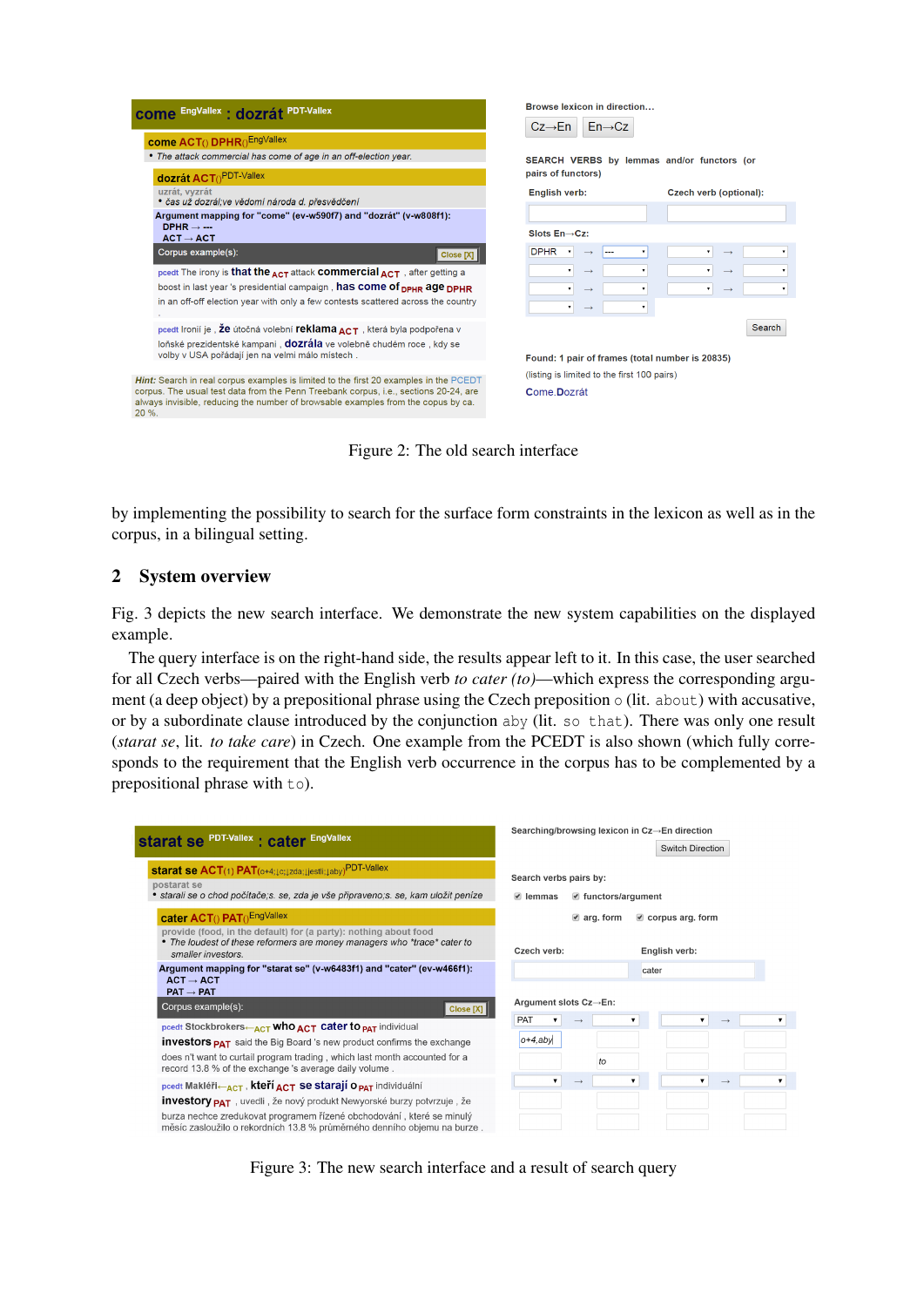Let's have a closer look at the query: the checkboxes (lemmas, functors, arg. form, corpus arg. form) are all checked, bringing up the corresponding search fields to be filled. There is always a pair of these fields - Czech on the left, English on the right.<sup>13</sup> Apart from lemma, there are three search fields for each language: selector for the argument label ("functor"), lexicon argument form specification, and field for specifying the required corpus argument form. In Fig. 3, the user selected PAT as the argument label on the Czech side, limiting the search results to "deep objects" (label: PAT) of the Czech verb while leaving the field on the English side empty (any label - actor, deep object, addressee, ... could be paired with the Czech PAT on the English side). In addition, the (surface) argument form of the Czech PAT has been restricted to an accusative prepositional phrase headed by o (lit. about) which is expressed by o+4. As an alternative for this arg. form, the user allowed for this argument to be a subordinate clause headed by the conjunction aby, (lit. to), expressed as  $aby<sup>14</sup>$  On the English side, the user has put the preposition to on the second line of the two form fields, since it is to be found in the *corpus*, not in the English valency lexicon.<sup>15</sup> These expressions are a shorthand for fully expressing the exact dependencies of the verb and its arguments; the relatively complex expansion of these fields and execution of a proper match of the treebank data is performed by the search engine.

In general, it is possible to use also much more complicated queries, using the usual logical operators ("and", "or") grouping and precedence, all combined with the possibility of using regular expressions on the literals (strings, whether lemmas, forms, or tags).

At query time, the search engine does not use the treebank (PCEDT) and the bilingual lexicon (CzEng-Vallex) directly, but they are pre-processed and indexed to make the search efficient. It also re-formats the treebank annotation to a linear annotation within the text (as can be seen in the examples), to make it more readable and avoid the need for additional visualization for the trees.<sup>16</sup>

Information about every pair of verbs is collected into a separate .php file (which also includes CSSbased formatting). In addition, information about the form for each argument of each valency frame for both PDT-Valex and EngVallex is extracted to another file for efficient search; similar index is created for the parallel corpora. There is also one more set of . php files for the display of dictionary examples, one file for each valency frame pair.

#### 3 Conclusions and Future Development

We have described a search system over a bilingual lexicon and a parallel corpus. The tool builds on our previous simple search system, but substantially extends it for the use of surface form both as recorded in the lexicon as well as allowing to restrict the search to particular forms of argument expression in the associated corpus.

In the future, we intend to add more search possibilities, such as the option to search for particular form combinations in verb argument description, statistics (occurrence counts etc.) and their visualization.

The system is open, but at the moment its adaptation to other similar treebanks will require certain amount of work, namely to converts and index such treebanks and lexicons to the form which the search system uses at search time. This factorization allows, on the other hand to accommodate diverse corpora to be used, without regard to original formats or exact annotation schemas.

The system is available from the LINDAT/CLARIN language resource repository<sup>17</sup> as open source, as is the current system and the associated lexicons and corpora. The search interface can be used openly through any browser.

### Acknowledgments

This work has been directly supported by the grant No. DG16P02R019 of the Ministry of Culture of the Czech Republic.

<sup>&</sup>lt;sup>13</sup>The direction can be switched for convenience.

<sup>&</sup>lt;sup>14</sup>Czech prepositions do not overlap with conjunctions, so their lexical forms can be used without ambiguity in the queries. <sup>15</sup>Which typically do not have the required preposition marked.

<sup>&</sup>lt;sup>16</sup>For those interested in the annotation itself, there are other tools, such as the PML-TQ search system, see above.

<sup>17</sup>http://lindat.cz